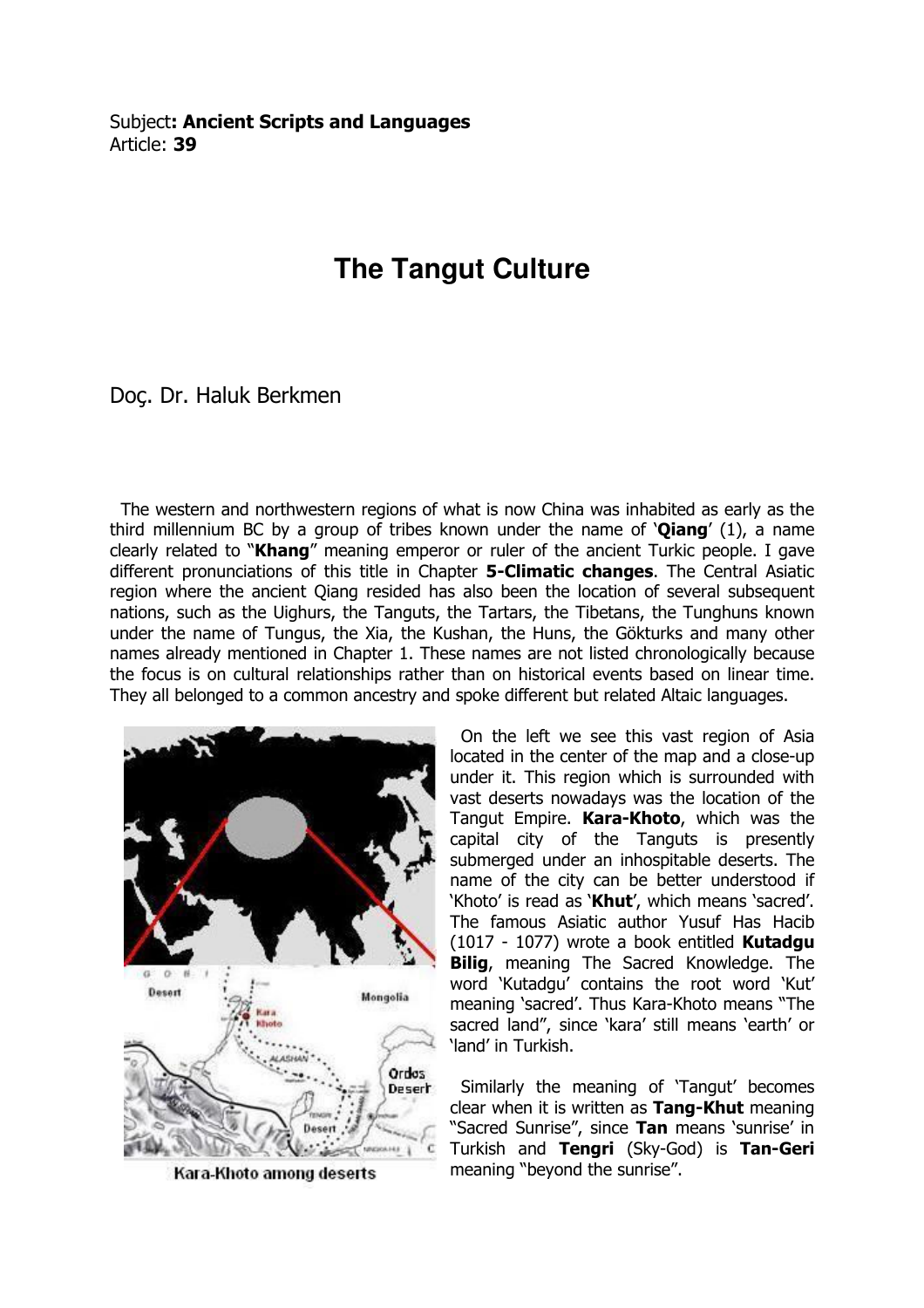The Turkish word 'geri' means 'beyond' or 'hidden behind'. Thus the Sky-God Tengri meant "the unseen force (or entity) behind the sunrise" and the sun was nothing else than the apparent physical vision of this hidden force. This is why the Asiatic shamans usually performed their sacred rituals during sunrise around a sacred fire. Below, on left we see a shaman performing a sacred ritual during sunrise and on the right the extension of the Chinese Tang Empire.



 The Tangut people, before adopting Buddhism were worshipping the sky-god Tengri and shamanism was the main spiritual belief system of the society, from the court to the common people. The Chinese Tang dynasty, which existed between 618 and 907 AD, was related to the Tangut people of Central Asia as can be seen on the map above. The independent Tangut state lasted from 900 until 1227 and was destroyed by the Mongol armies of Cengiz Han. Even today, the western regions of China is the region of the present Turkish speaking Uighur state. (See article 31-Dunghuang Manuscripts).

 The region of Khara-Khoto was once surrounded by rivers and lakes. The city was located at the mouth of the river Heishui and the Lake Juyan (see map below). We can identify the **Tengri Desert** at the south-east of the region. Khara-Khoto was a rich stopover center on the trade-route known as *The Silk Road*, but is presently covered with sand dunes as can be seen below right.